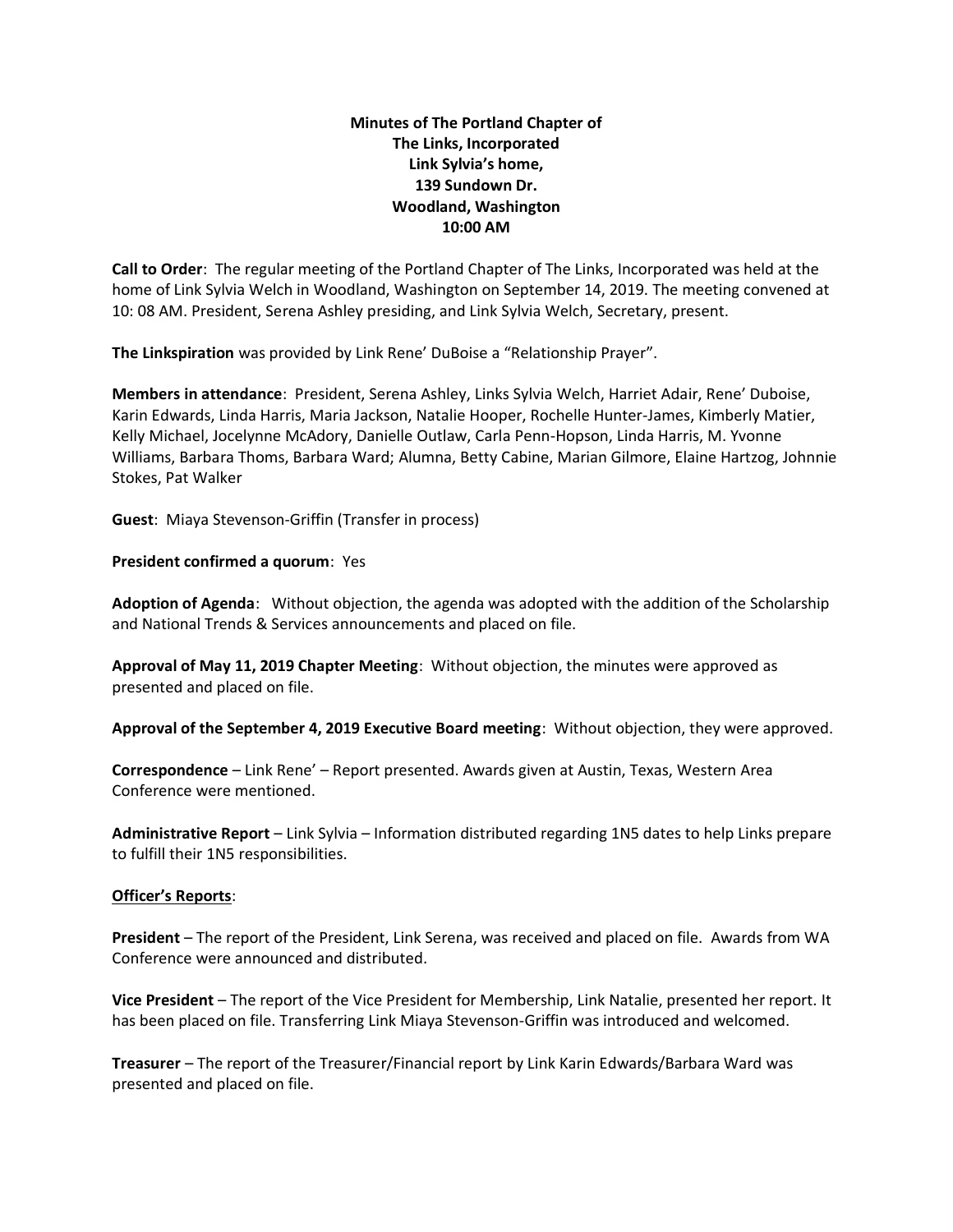## **Facets and Standing Committee Reports** –

**Strategic Planning** – Report presented and place on file

**Programs/Workshop** – Link Kimberly Matier - Report presented

**Western Area STEM** – Link Carla – presented report

**Mental Health Moment** – Link Yvonne – Suicide Prevention Awareness presented. Suicide Prevention Day is September 10, 2019.

**Membership** – Link Natalie – Report presented and filed – Welcome Link Miaya; Link Kimberly's transfer is complete; Link Stephanie's request for a leave of absence through April 30<sup>th</sup>, 2020 was unanimously approved with the caveat that something be paid toward the 2021 Western Area Conference assessment to be financial; Prospective new member portal open for nominations.

**Audit Committee** – Report presented

**HBCU Rep** – Report presented – Re: taking on an HBCU. President, Serena will contact Link Adriel regarding supporting an HBCU

**Strategic Planning** – Link Kimberly for Link LaKecia – Report presented and placed on file.

**Announcements** – Health & Human Services (September 28, 2019 Healthy Walk for Healthy Living), National Trends & Services, Services-to-Youth, International Trends & Services (awaiting information from National), Ethics & Standards, Organizational Effectiveness, Courtesy/Social, History/Archives, Facilities, Technology, WA Conference Planning Committee, Publicity (wear black and pearls for October meeting).

**Unfinished Business** – Logic Model and Umbrella Program structure; Parliamentarian/Constitution – Bylaws Chair needed.

**Motion: To grant Link Stephanie Montgomery an Emergency Leave of Absence through April 30th , 2020 while having to pay something toward the 2021 Western Area Conference Assessment. Moved by Link Sylvia and seconded. The vote to approve was unanimous.**

**\*Strategic Planning Survey talley:**

| Question 1. a. 21 |         |        |
|-------------------|---------|--------|
| Question 2. a. 3  | b. 18   | c. 0   |
| Question 3. a. 18 | b. 20   | c. 0   |
| Question 4. a. 18 | b. 1    | c. 2   |
| Question 5.       | b. 1    |        |
| Question 6. a. 20 | b. 10   | c. 1   |
| d. 11             | e. 10   | f. 3   |
| 8<br>g.           | h. 0    | i. $2$ |
| j.<br>0           | k.<br>0 |        |